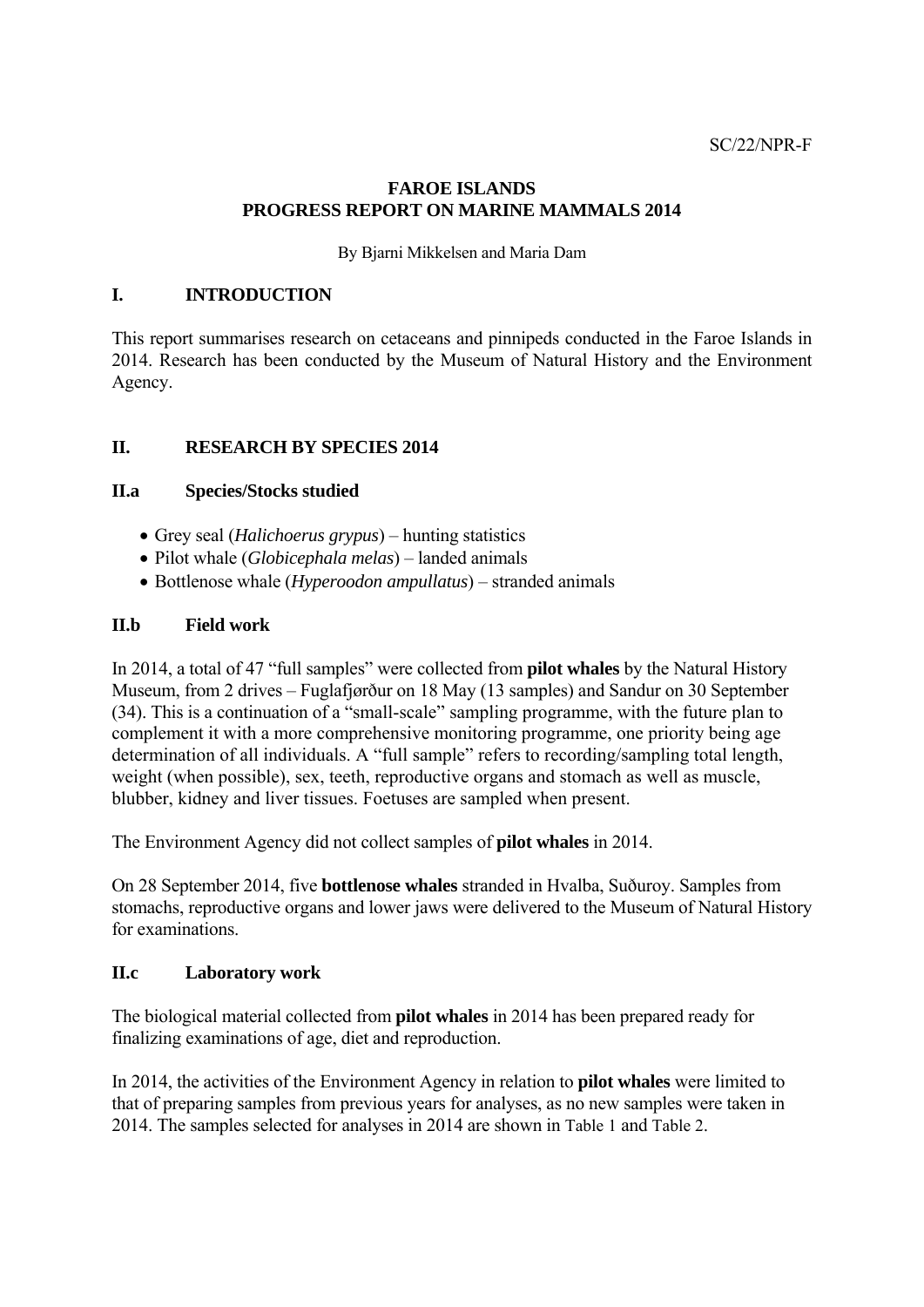| Date of |                  | Number of      |           |                       |               |
|---------|------------------|----------------|-----------|-----------------------|---------------|
| kill    | ID whales        | whales         | Tissue    | Analyses              | Results       |
|         |                  |                | Liver and | PFAS (liver) and PBDE |               |
| 300713  | nos 7, 9         | $\overline{2}$ | blubber   | (blubber)             | not available |
|         | nos, , 3, 19,    |                | Liver and | PFAS (liver) and PBDE |               |
| 80813   | 27               | 3              | blubber   | (blubber)             | not available |
|         | nos. 6, 8, 12,   |                |           |                       |               |
| 80813   | 18, 20, 21, 25.  | 7              | Liver     | Selenium              | not available |
|         | nos, 1, 3, 5,    |                |           | Selenium and stable   |               |
|         | 6, 7, 10, 11,    |                | Muscle    | isotopes (N and C) in |               |
|         | 16, 19, 21, 24,  |                | and       | muscle, POPs in       |               |
| 80813   | 26, 27           | 13             | blubber   | blubber.              | not available |
|         |                  |                |           | Selenium and stable   |               |
|         | nos. 3, 7, 8, 9, |                | Muscle    | isotopes (N and C) in |               |
|         | 11, 13, 18, 19,  |                | and       | muscle, POPs in       |               |
| 300713  | 20, 22, 28, 30.  | 12             | blubber   | blubber.              | not available |
|         | nos. 8, 15, 18,  |                |           |                       |               |
|         | 20, 21, 23, 28,  |                |           |                       |               |
| 300713  | 29.              | 8              | Liver     | Selenium              | not available |

Table 1 Samples of pilot whales selected for analyses for the AMAP programme.

Table 2 Samples of pilot whales selected for analyses for PFAS.

| Number         | ID              | Scientific name    | Location   | Sampling date   |
|----------------|-----------------|--------------------|------------|-----------------|
|                | 30-06-1994-0018 | Globicephala melas | Hvannasund | 30-06-1994      |
| 2              | 30-06-1994-0046 | Globicephala melas | Hvannasund | 30-06-1994      |
| 3              | 280696-0266     | Globicephala melas | Vestmanna  | $28$ -jun-96    |
| $\overline{4}$ | 280696-0267     | Globicephala melas | Vestmanna  | $28$ -jun-96    |
| 5              | 280696-0282     | Globicephala melas | Vestmanna  | $28$ -jun-96    |
| 6              | 251198-0045     | Globicephala melas | Hvalvík    | $25$ -nov-98    |
| 7              | 251198-0048     | Globicephala melas | Hvalvík    | $25$ -nov-98    |
| 8              | 140399-0046     | Globicephala melas | Tórshavn   | 14-mar-99       |
| 9              | 140399-0018     | Globicephala melas | Tórshavn   | 14-mar-99       |
| 10             | 080999-0019     | Globicephala melas | Vestmanna  | 08-sep-99       |
| 11             | 310800-118      | Globicephala melas | Hvannasund | $31$ -aug-00    |
| 12             | 310800-120      | Globicephala melas | Hvannasund | $31$ -aug-00    |
| 13             | 090900-016      | Globicephala melas | Tórshavn   | $09$ -sep- $00$ |

In addition, the Environmental Agency delivered **pilot whale** samples for genetic studies, to be undertaken as part of an MSc project at the University of the Azores, by Marilia Olio (in all 37 samples of pilot whales liver or muscle). The study is delayed and the results are not available at present.

## **II.d Other studies**

In the Faroe Islands **grey seals** are merely killed at salmon sea farms, when interfering with the installations. In 2010 a logbook system of seal culls was implemented and farmers were motivated to deliver statistics on an annual basis. Unfortunately, the reporting system is still not optimal in providing a full overview of grey seal removals.

## **II.e Research results**

A study, integrating **pilot whale** samples, explored the utility of Hg stable isotope ratios in human hair as a new method for discerning MeHg exposure sources. The study characterized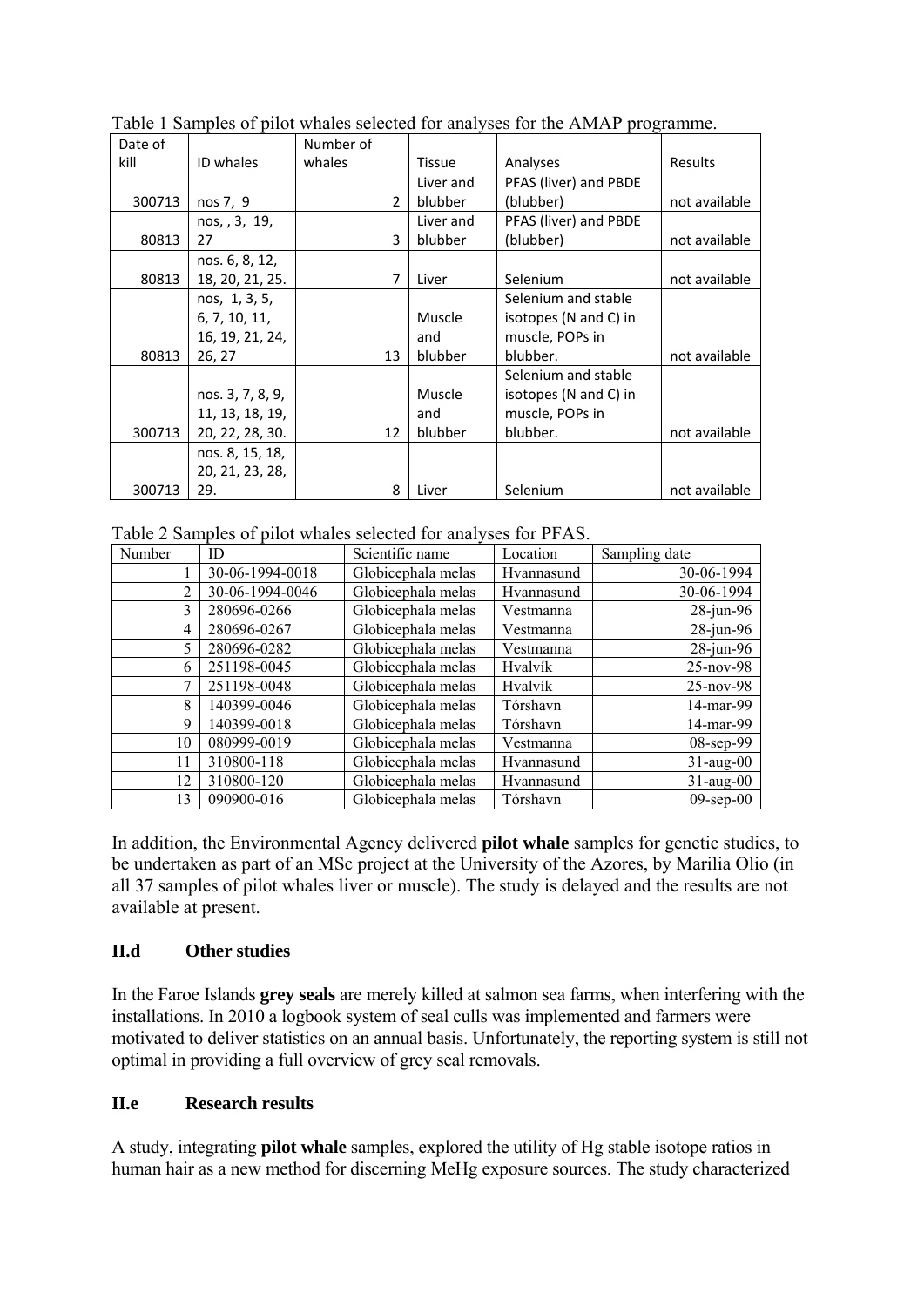Hg isotope fractionation between humans and their diets using hair samples from Faroese whalers exposed to MeHg predominantly from pilot whales. It was observed an increase of 1.75‰ in δ202Hg values between pilot whale muscle tissue and Faroese whalers' hair but no mass-independent fractionation (Li et al., 2014).

Results of PFAS analysis were partially presented in Sunderland et al. (see Figure 1) at the Goldschmidt 2015 Conference in Prague, 17 August 2015. The results show that, in contrast to the declining trend observed a few years ago, even PFOS in pilot whale muscle appears to be increasing again (Figure 2).

# **Temporal trends in perfluorinated** alkylated substances (PFASs) in North **Atlantic seawater and pilot whales**

Elsie M. Sunderland<sup>1</sup>, Xianming Zhang<sup>1</sup>, Clifton Dassuncao<sup>1</sup>, Cindy Hu<sup>1</sup>, Bjarni Mikkelsen<sup>2</sup>, Maria Dam<sup>3</sup>, Rossana Bossi<sup>4</sup>

<sup>1</sup>Harvard University, <sup>2</sup>Faroese Museum, <sup>3</sup>Environment Agency, Faroe Islands, <sup>4</sup>Aarhus University

Figure 1. Authors and affiliations for the Sunderland et al., 2015 presentation.



Figure 2. Slide from the Sundeland et al., 2015 presentation.

A study on neurons and glial cells in **pilot whale** brain found that the long-finned pilot whale neocortex has approximately  $37.29 \times 10^9$  neurons, which is almost twice as many as humans, and  $127 \times 10^9$  glial cells. Thus, the absolute number of neurons in the human neocortex is not correlated with the superior cognitive abilities of humans (at least compared to cetaceans) as has previously been hypothesized. However, as neuron density in long-finned pilot whales is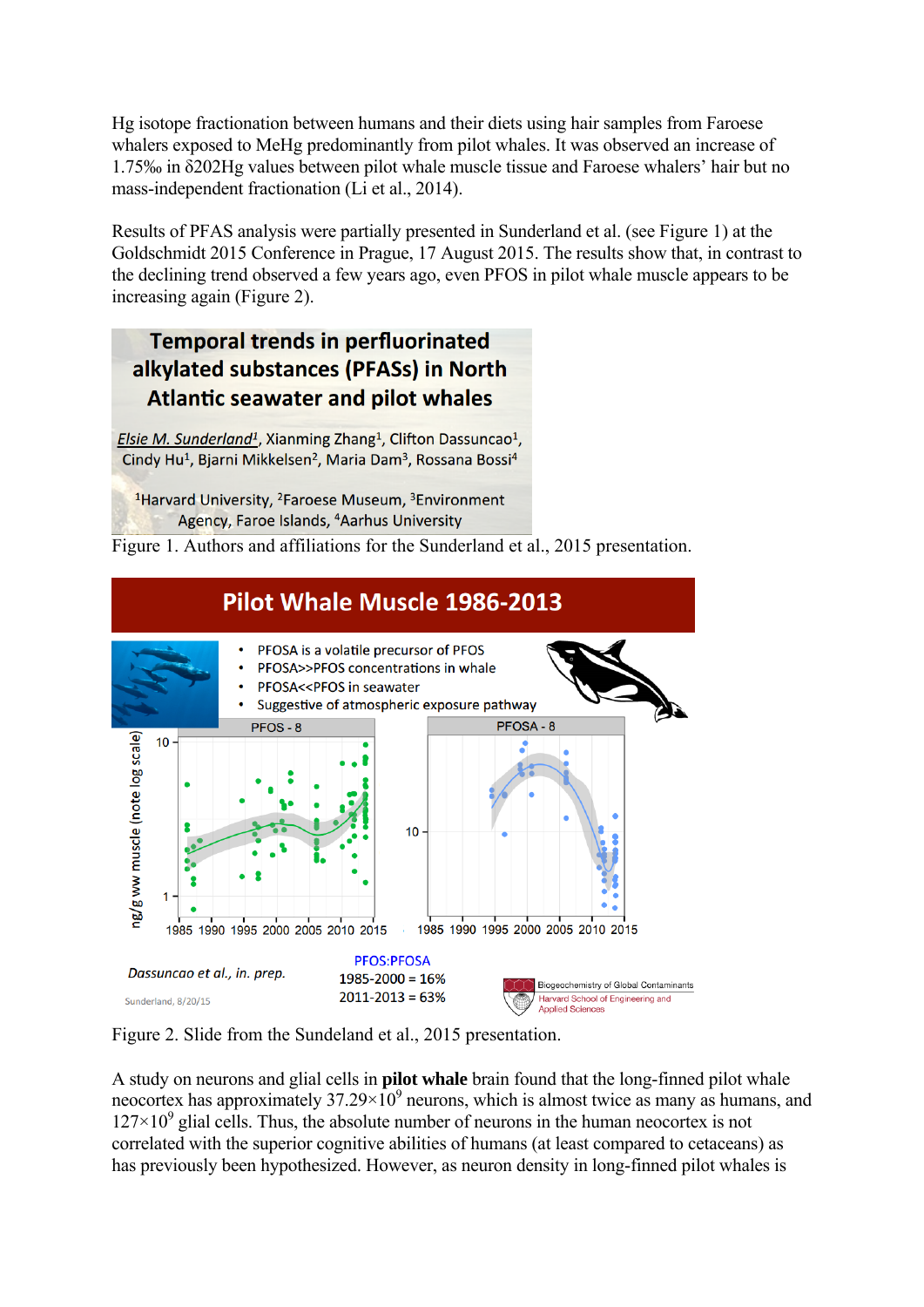lower than that in humans, their higher cell number appears to be due to their larger brain (Mortensen et al., 2014).

A report summarising the findings of the monitoring of environmental pollutants in **pilot whales** as in other selected species from the Faroe Islands for the Arctic Monitoring and Assessment programme (AMAP) has been published in Nielsen et al., 2014.

## **III. ONGOING (CURRENT) RESEARCH**

The Museum of Natural History will continue tracking **pilot whales** by satellite telemetry, in order to assess migration patterns and the distribution area of pilot whales recruiting to the Faroese harvest.

A PhD study at the Environment Agency on negative effects of pollutants on hormone and vitamin concentrations in **pilot whales** is in progress.

## **IV. CATCH DATA**

Given in Appendix 1.

## **V. BY-CATCH DATA**

The electronic logbook system for all fishing vessels larger than 15 GRT, with mandatory reporting of marine mammal by-catches, has been in function for three years now, still for some selected fleets. Reported by-catches are given in Appendix 2. The rare incidences with by-catches of large whales are by tradition reported directly to the Museum.

## **VI. ADVICE GIVEN AND MANAGEMENT MEASURES TAKEN**

None

## **VII. PUBLICATIONS AND DOCUMENTS**

- Mikkelsen, B., Bloch, D., Dam, M., Olsen, J. and Desportes, G. 2014. Faroe Islands Progress report on Marine Mammals 2013. Paper presented to the NAMMCO Scientific Committee, Bergen, Norway, November. 5pp.
- Miling, L., Sherman, L. S., Blum, J. D., Grandjean, P., Mikkelsen, B., Weihe, P., Sunderland, E. M. and Shine, J. P. 2014. Assessing Sources of Human Methylmercury Exposure Using Stable Mercury Isotopes. *Environ. Sci. Technol., 48* (15), pp 8800- 8806.
- Mortensen, H. S., Pakkenberg, B., Dam, M., Dietz, R., Sonne, C., Mikkelsen, B. and Eriksen, N. 2014. Quantitative relationships in delphinid neocortex. *Front Neuroanat., 8: 132.* 10pp.
- Nielsen, Sanna í Túni, Rakul Mortensen, Katrin Hoydal, Sissal Vágsheyg Erenbjerg and Maria Dam, 2014. AMAP Faroe Islands Heavy Metals and POPs Core Programme 2009-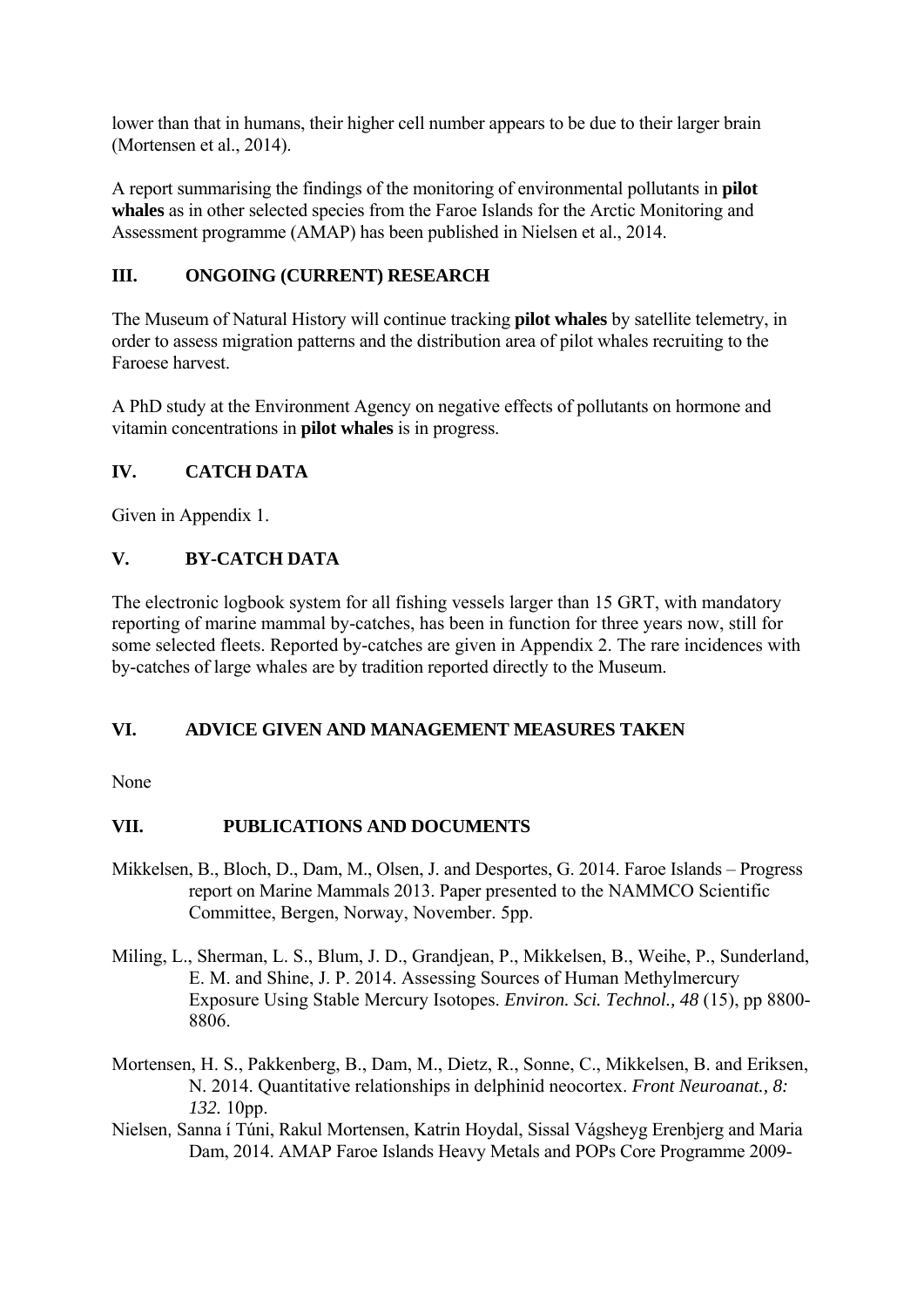2012 Environment Agency, Faroe Islands ISBN: 978-99918-819-9-7, pp. 64 excl. appendices. Available at http://us.fo/Default.aspx?ID=13912.